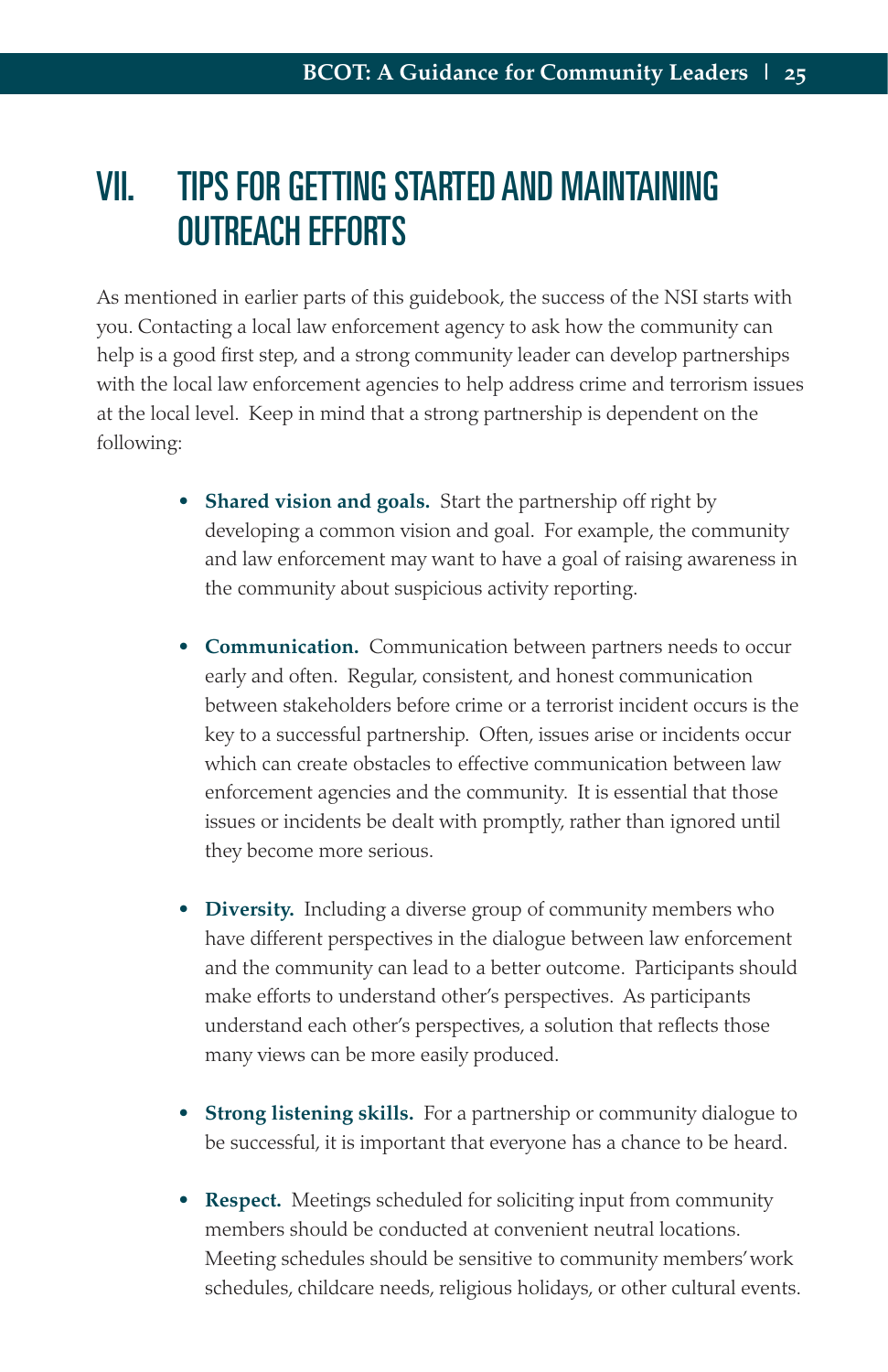Cohesive communities are safer communities, and community cohesion starts with trust. The recommendations and resources in this guidebook can help you be more proactive in working with your law enforcement agencies and fellow community members to help build that trust. Through active communication and participation at the grassroots level, communities are better prepared to deal with and prevent threats of crime, violent extremism, and terrorism.

## **ADDITIONAL RESOURCES**

The *Nationwide Suspicious Activity Reporting (SAR) Initiative (NSI) Web site* includes more detailed information about the NSI as well as links to other resources and descriptions of training. See http://nsi.ncirc.gov.

*Information Sharing Environment (ISE) Suspicious Activity Reporting (SAR) Functional Standard Version 1.5* builds on, consolidates, and standardizes nationwide aspects of those ISE-relevant activities already occurring at the federal, state, and local levels with respect to the processing, sharing, and use of suspicious activity information. That document is available at http://nsi.ncirc.gov/documents/ ISE-FS-200\_ISE-SAR\_Functional\_Standard\_V1\_5\_Issued\_2009.pdf .

The *U.S. Department of Homeland Security* provides additional details about fusion centers at www.dhs.gov/fusioncenters.

*Fusion Center Guidelines* aid in the development and operation of fusion centers. The guidelines assist in addressing common obstacles in developing and operating a fusion center and guide administrators in developing policies, managing resources, and evaluating services. See http://it.ojp.gov/documents/fusion\_center\_ guidelines\_law\_enforcement.pdf.

*Baseline Capabilities for State and Major Urban Area Fusion Centers* identify the baseline capabilities for fusion centers and the operational standards necessary to achieve each of the capabilities. This document is located at http://it.ojp.gov/ documents/baselinecapabilitiesa.pdf.

*Guidance for Building Communities of Trust* provides advice and recommendations on how to initiate and sustain trusting relationships that support meaningful sharing of information, responsiveness to community concerns and priorities, and the reporting of suspicious activities that appropriately distinguish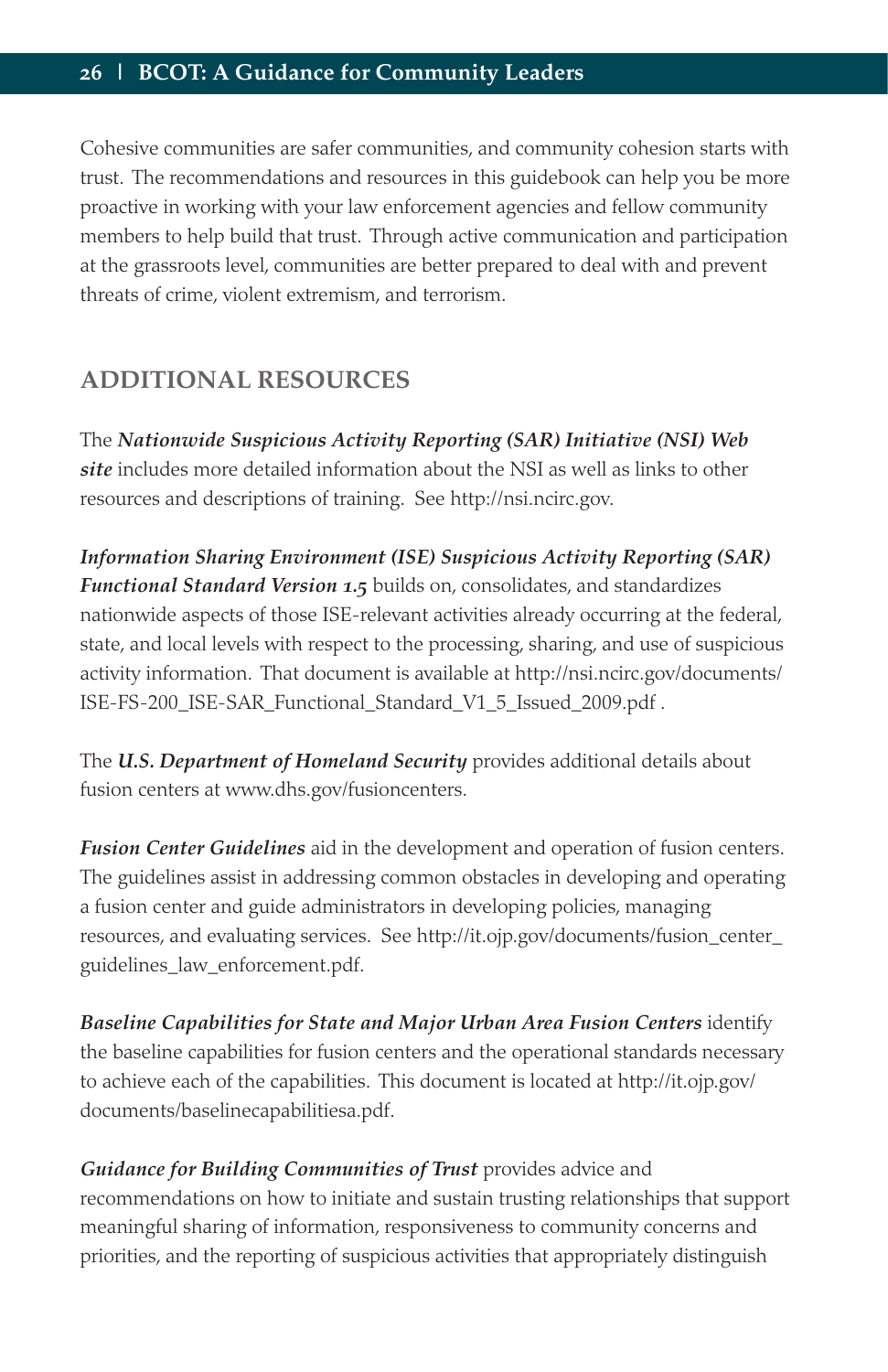between innocent cultural behaviors and behavior that may legitimately reflect criminal enterprise or terrorism precursor activities. The guidance was developed in partnership with select sites that participated in the Nationwide SAR Initiative (NSI) Evaluation Environment. This document is located at http://nsi.ncirc.gov/ documents.

"*If You See Something, Say Something™*" is a public awareness campaign, created by the New York Metropolitan Transportation Authority and launched nationally by the U.S. Department of Homeland Security in 2010. This campaign is a simple and effective way to raise public awareness of indicators of terrorism and terrorismrelated crime and to emphasize the importance of reporting suspicious activity to the proper state and local law enforcement authorities. For more information on the "If You See Something, Say Something™" campaign, visit http://www.dhs.gov/ IfYouSeeSomethingSaySomething.

The *Office of Community Oriented Policing Services (COPS)* Web site, www. cops.usdoj.gov, can provide more information on community policing.

The *Community Policing Defined* guidebook provides a detailed description of the elements and subelements that comprise the community policing philosophy. The document describes the range of collaborative partnerships that exist between policing agencies and the individuals and organizations they serve; it outlines the process of how they go about engaging in the proactive and systematic examination of identified problems to develop effective responses; and it illustrates how they align their organizational management, structure, personnel, and information systems to support community partnerships and proactive problemsolving. http://cops.usdoj.gov/RIC/ResourceDetail.aspx?RID=513.

The *U.S. Department of Justice Community Relations Service* works with communities to employ strategies to prevent and respond to alleged violent hate crimes committed on the basis of actual or perceived race, color, national origin, gender, gender identity, sexual orientation, religion, or disability.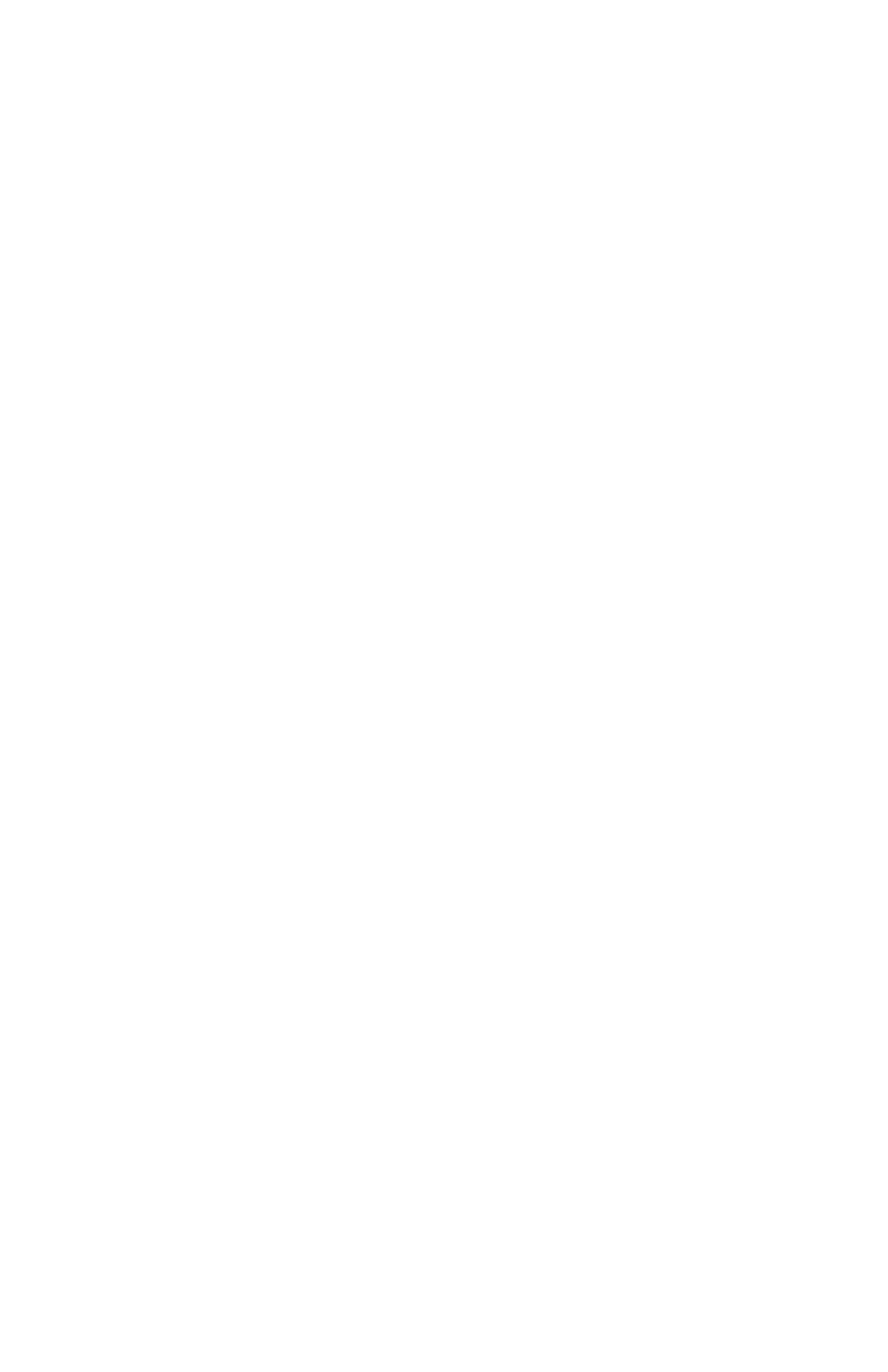## APPENDIX A. NSI Overview

## **NSI OVERVIEW**

Every day, law enforcement officers at all levels of government—state, local, tribal, and federal—observe suspicious behaviors or receive reports of suspicious activity, either from concerned citizens or businesses. Although an action or activity reported may not seem significant, when combined with other similar actions or activities, it may become an essential element in preventing criminal or even terrorist activity.

The Nationwide Suspicious Activity Reporting (SAR) Initiative (NSI) Program Management Office (PMO) initiated operations in March 2010 with the challenge of ensuring that regardless of where in the country suspicious activity is reported, these potential indicators of terrorist activity can be analyzed and compared to other SAR information nationwide. The NSI has worked hard to incorporate the informal processes that traditionally exist within law enforcement agencies into the standards, policies, and processes developed by the NSI that allow law enforcement agencies to easily share information with the critical partners that need it to help prevent terrorist attacks.

The NSI has developed a comprehensive program that includes community and law enforcement outreach, standardized processes, training, a privacy framework, and enabling technology, all of which are essential for successful implementation of the NSI. Through strong leadership and outreach, the NSI PMO has continued working with key partners at the state, local, tribal, territorial, and federal levels of government, as well as advocacy groups, to not only develop and update the policies and processes of the NSI but also help ensure that Americans' privacy, civil rights, and civil liberties are protected throughout implementation and

## **TRAINING**

The NSI training strategy is designed to increase the effectiveness of state, local, and tribal law enforcement professionals in identifying, reporting, evaluating, and sharing pre-incident terrorism indicators to prevent acts of terrorism. The training is broken down into focus areas for the Frontline Officer, Analyst, Executive, and Hometown Partners, with each training focusing on the various law enforcement professionals and their respective level of responsibilities and duties.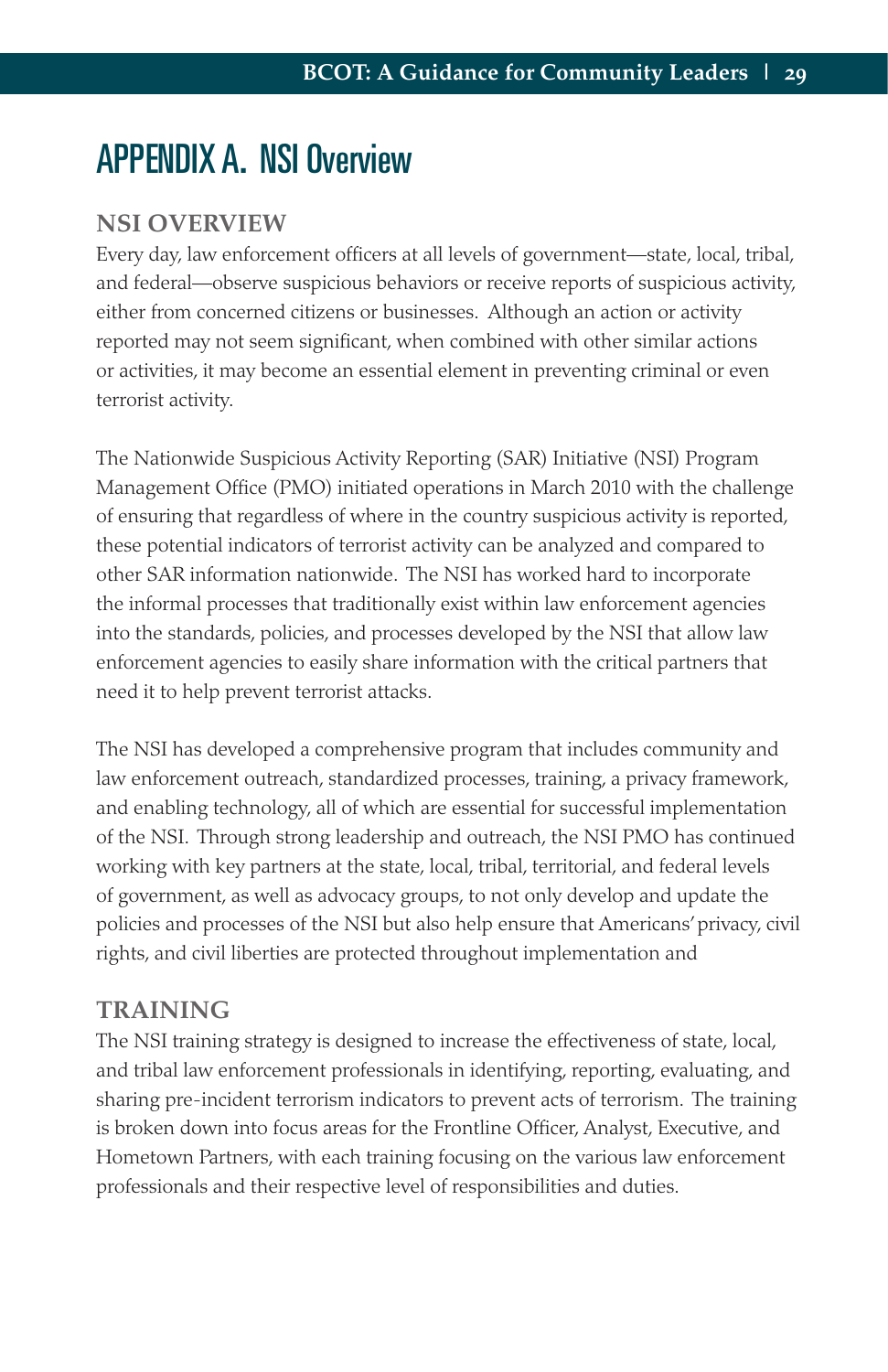## **FRONTLINE OFFICER**

The SAR Line Officer Training focuses on the critical role frontline officers have in the effective implementation of the SAR process by identifying and documenting suspicious activity. The NSI PMO, with support from the International Association of Chiefs of Police, the Major County Sheriffs' Association, the Major Cities Chiefs Association, and the National Sheriffs' Association, is working to deliver the 15-minute training video to all law enforcement and support personnel across the country.

## **ANALYST**

The SAR Analytic Role Training is designed to increase the awareness of the NSI by enhancing fusion center analysts' understanding of behaviors and indicators indicative of terrorism activities while also highlighting the importance of protecting privacy, civil rights, and civil liberties as information is documented, vetted, and shared nationwide.

## **EXECUTIVE BRIEFING**

The SAR Executive Briefings focus on executive leadership, policy development, privacy and civil liberties protections, agency training, and community outreach. Hometown Partners

## **HOMETOWN PARTNERS**

The soon-to-be-released SAR Hometown Security Partners Training will provide SAR awareness for other key non-law enforcement constituencies, or "hometown security partners," such as public safety and those charged with protecting the nation's critical infrastructure, who are important to the SAR effort.

## **PRIVACY, CIVIL RIGHTS, CIVIL LIBERTIES**

The protection of privacy, civil rights, and civil liberties is paramount to the success of the NSI. Given this importance, the NSI has worked with various advocacy groups, such as the American Civil Liberties Union, to develop protections that, when consolidated, make up a comprehensive NSI Privacy Framework. The NSI requires each fusion center to consider privacy throughout the SAR process by fully adopting this framework prior to NSI participation. Working with these different advocacy groups and major stakeholders in states across the country has served an important role in successfully shaping NSI policies and processes.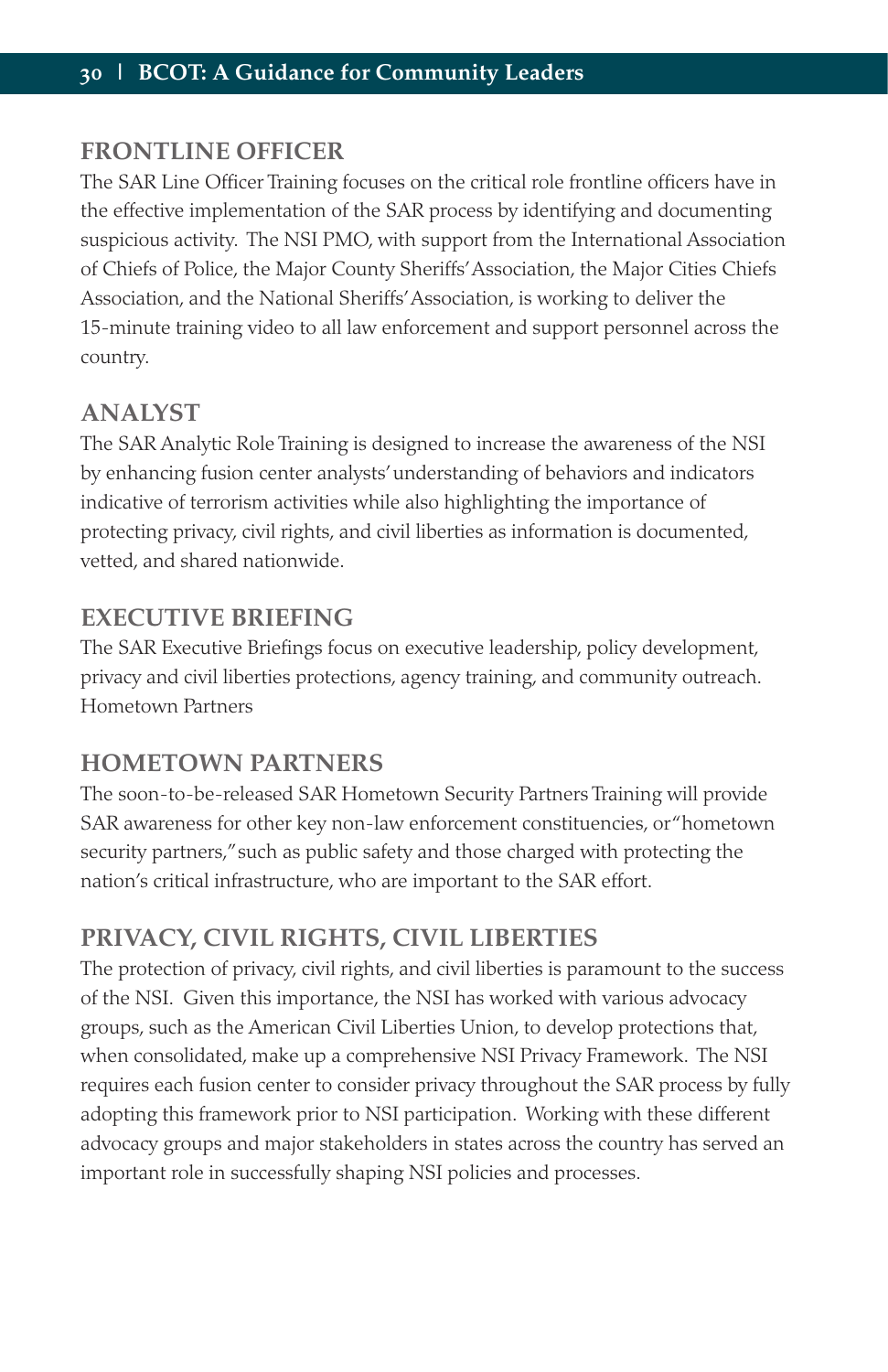## **COMMUNITY OUTREACH AND AWARENESS**

The Building Communities of Trust (BCOT) initiative focuses on developing relationships of trust between law enforcement, fusion centers, and the communities they serve—particularly immigrant and minority communities—to help prevent crime and/or terrorist-related activities and keep our communities safe.

In July 2010, the U.S. Department of Homeland Security (DHS), at Secretary Janet Napolitano's direction, launched a national "If You See Something, Say Something™" public awareness campaign—a simple and effective program to raise public awareness of indicators of terrorism and violent crime and to emphasize the importance of reporting suspicious activity to the proper state or local law enforcement authorities. This campaign is being launched in conjunction with NSI rollout sites, with both programs underscoring the concept that homeland security begins with hometown security, where an alert public plays a critical role in keeping our nation safe.

## **STAKEHOLDER OUTREACH**

The NSI is a collaborative effort of federal, state, local, and tribal agencies, along with a number of law enforcement organizations across the country, working hand-in-hand to advocate the importance of the NSI. The efforts of these organizations—the International Association of Chiefs of Police, the Major Cities Chiefs Association, the Major County Sheriffs' Association, and the National Sheriffs' Association—have provided ongoing support and input to the development and implementation of the NSI by promoting the SAR training and by inviting the NSI to participate in conferences where the NSI message can be delivered to state and local law enforcement agencies.

## **TECHNOLOGY**

Technology plays a vital role in the NSI process. In order for the information to be shared across the country, each agency must have a process and a system in place to send and receive these suspicious activity reports (SARs). To support the operational mission, the NSI has leveraged the National Information Exchange Model (NIEM), which allows the interoperability and seamless exchange of SAR information.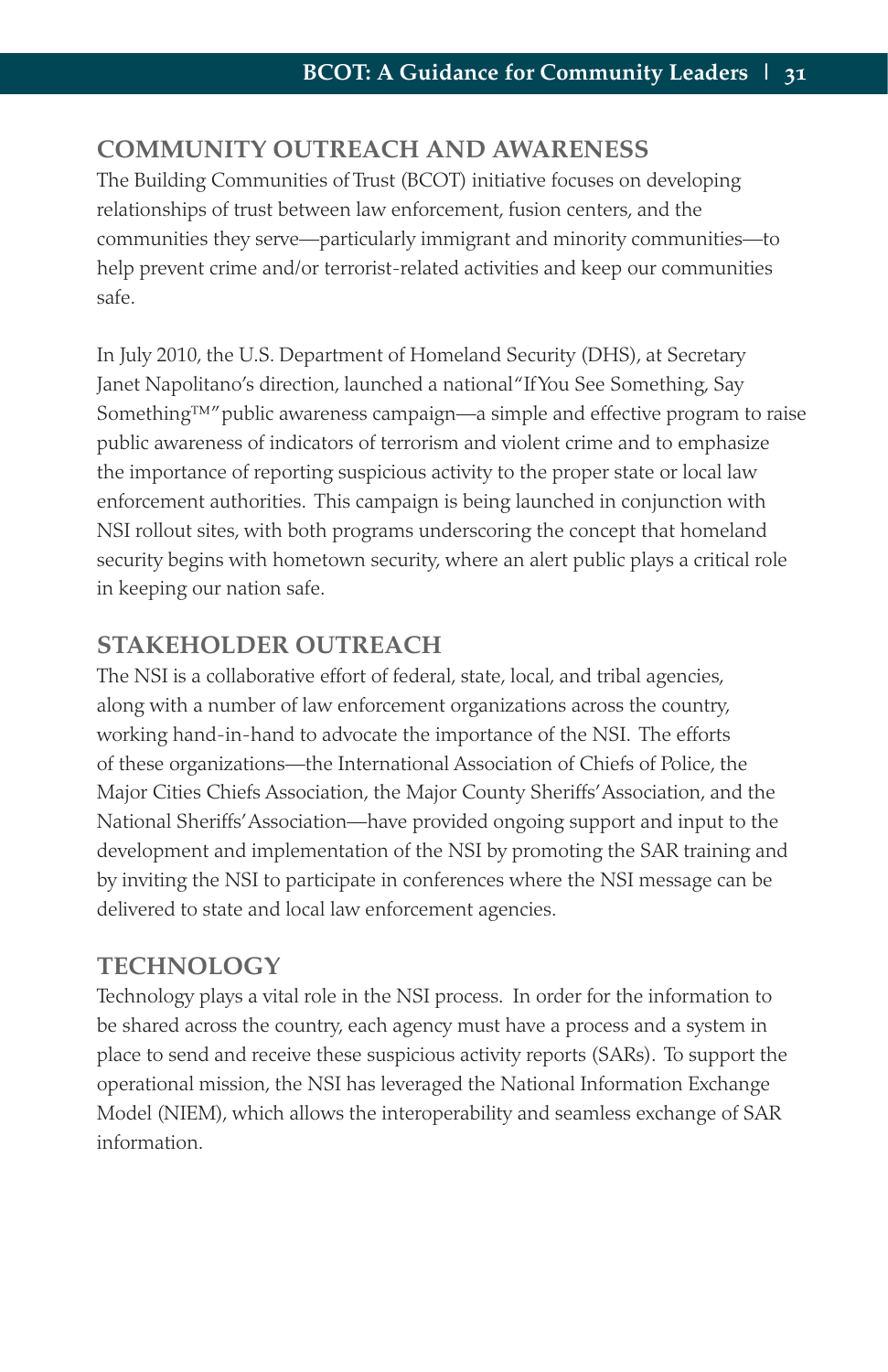There are two ways in which NSI participants can make their SARs available to the NSI Federated Search: by installing an NSI-provided server that leverages an existing legacy computer-aided dispatch (CAD) system or records management system (RMS) that is in line with NIEM standards or by creating an eGuardian account. NSI participants can access the NSI Federated Search through either RISSNET™ or Law Enforcement Online (LEO), and participants will be able to access the search through Homeland Security Information Network-Law Enforcement (HSIN LE) in the future. Regardless of what mechanism is used to receive the information, the NSI was developed to ensure that information received and vetted at a fusion center will be quickly reviewed by the FBI's Joint Terrorism Task Forces (JTTF) for possible investigation and shared with a host of analysts for the purpose of analytical pursuits.

## **QUESTIONS?**

For more on the NSI, please visit nsi.ncirc.gov. Or, contact the NSI Program Management Office at nsipmo@usdoj.gov (202) 514-0617.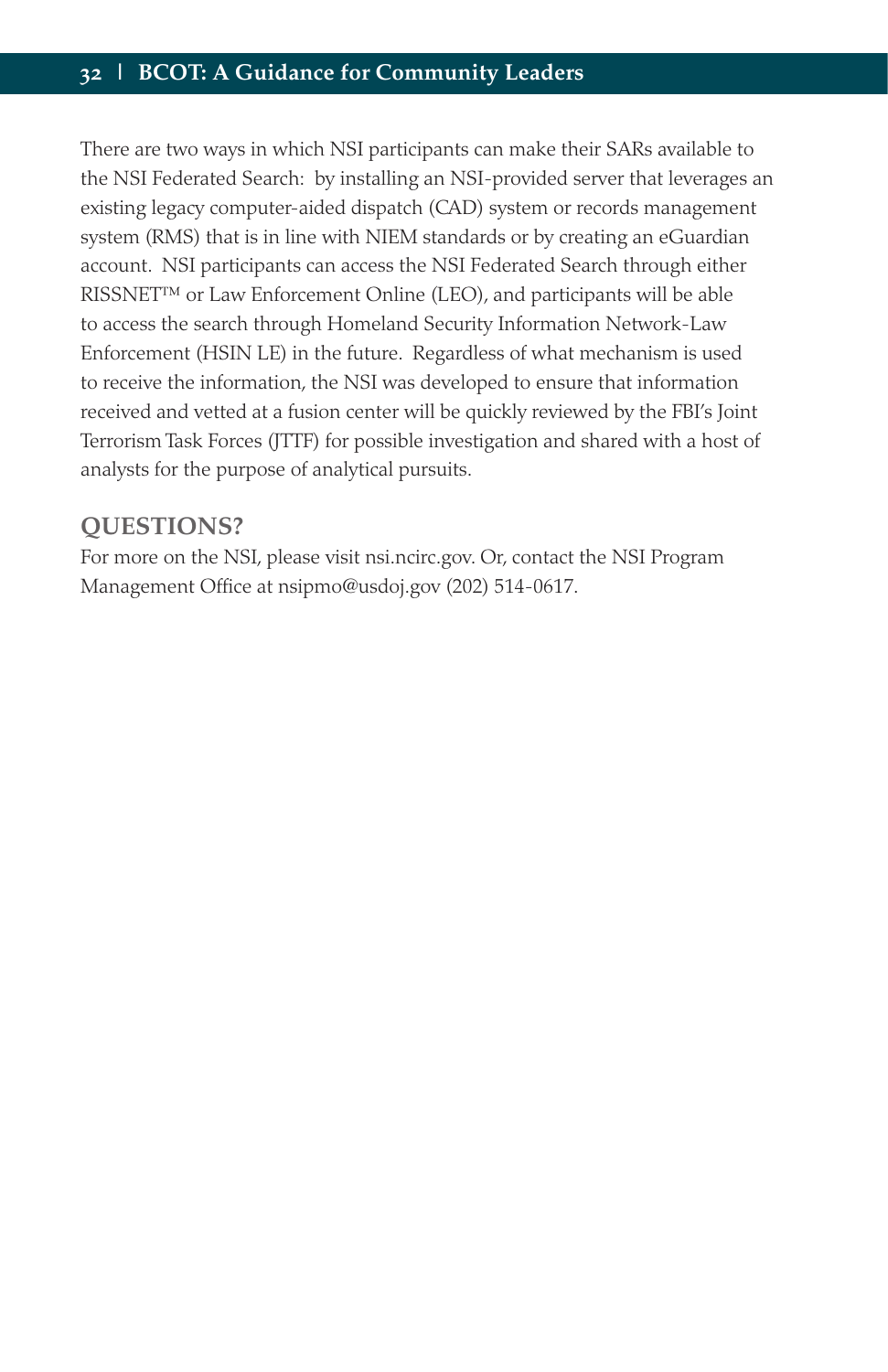# APPENDIX B. ISE-SAR Functional Standard 1.5

## **PART B- ISE SAR CRITERIA GUIDANCE CHART**

| <b>Category</b>                                                  | <b>Description</b>                             |  |
|------------------------------------------------------------------|------------------------------------------------|--|
| DEFINED CRIMINAL ACTIVITY AND POTENTIAL TERRORISM NEXUS ACTIVITY |                                                |  |
| Breach/Attempted Intrusion                                       | Unauthorized personnel attempting to           |  |
|                                                                  | or actually entering a restricted area or      |  |
|                                                                  | protected site. Impersonation of authorized    |  |
|                                                                  | personnel (e.g. police/security, janitor).     |  |
| Misrepresentation                                                | Presenting false or misusing insignia,         |  |
|                                                                  | documents, and/or identification, to           |  |
|                                                                  | misrepresent one's affiliation to cover        |  |
|                                                                  | possible illicit activity.                     |  |
| Theft/Loss/Diversion                                             | Stealing or diverting something associated     |  |
|                                                                  | with a facility/infrastructure (e.g., badges,  |  |
|                                                                  | uniforms, identification, emergency vehicles,  |  |
|                                                                  | technology or documents {classified or         |  |
|                                                                  | unclassified}, which are proprietary to the    |  |
|                                                                  | facility).                                     |  |
| Sabotage/Tampering/Vandalism                                     | Damaging, manipulating, or defacing part of a  |  |
|                                                                  | facility/infrastructure or protected site.     |  |
| Cyber Attack                                                     | Compromising, or attempting to compromise      |  |
|                                                                  | or disrupt an organization's information       |  |
|                                                                  | technology infrastructure.                     |  |
| <b>Expressed or Implied Threat</b>                               | Communicating a spoken or written threat       |  |
|                                                                  | to damage or compromise a facility/            |  |
|                                                                  | infrastructure.                                |  |
| <b>Aviation Activity</b>                                         | Operation of an aircraft in a manner that      |  |
|                                                                  | reasonably may be interpreted as suspicious,   |  |
|                                                                  | or posing a threat to people or property. Such |  |
|                                                                  | operation may or may not be a violation of     |  |
|                                                                  | Federal Aviation Regulations.                  |  |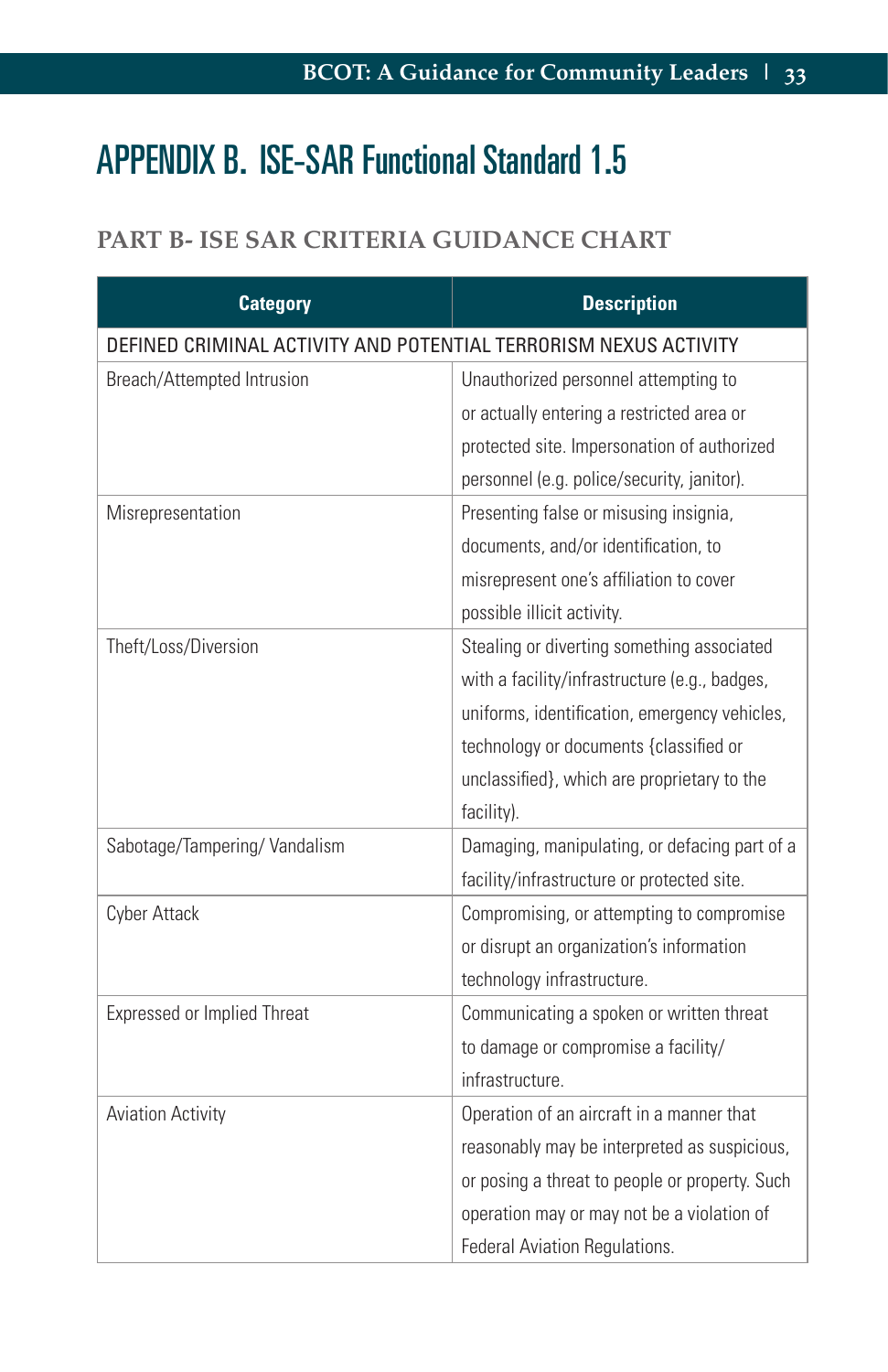| POTENTIAL CRIMINAL OR NON-CRIMINAL ACTIVITY REQUIRING ADDITIONAL FACT |                                                    |  |
|-----------------------------------------------------------------------|----------------------------------------------------|--|
| INFORMATION DURING INVESTIGATION <sup>11</sup>                        |                                                    |  |
| Eliciting Information                                                 | Questioning individuals at a level beyond          |  |
|                                                                       | mere curiosity about particular facets of a        |  |
|                                                                       | facility's or building's purpose, operations,      |  |
|                                                                       | security procedures, etc., that would arouse       |  |
|                                                                       | suspicion in a reasonable person.                  |  |
| Testing or Probing of Security                                        | Deliberate interactions with, or challenges        |  |
|                                                                       | to, installations, personnel, or systems that      |  |
|                                                                       | reveal physical, personnel or cyber security       |  |
|                                                                       | capabilities.                                      |  |
| Recruiting                                                            | Building of operations teams and contacts,         |  |
|                                                                       | personnel data, banking data or travel data        |  |
| Photography                                                           | Taking pictures or video of facilities, buildings, |  |
|                                                                       | or infrastructure in a manner that would           |  |
|                                                                       | arouse suspicion in a reasonable person.           |  |
|                                                                       | Examples include taking pictures or video of       |  |
|                                                                       | infrequently used access points, personnel         |  |
|                                                                       | performing security functions (patrols, badge/     |  |
|                                                                       | vehicle checking), security-related equipment      |  |
|                                                                       | (perimeter fencing, security cameras), etc.        |  |

<sup>&</sup>lt;sup>11</sup> Note: These activities are generally First Amendment-protected activities and should not be reported in a SAR or ISE-SAR absent articulable facts and circumstances that support the source agency's suspicion that the behavior observed is not innocent, but rather reasonably indicative of criminal activity associated with terrorism, including evidence of pre-operational planning related to terrorism. Race, ethnicity, national origin, or religious affiliation should not be considered as factors that create suspicion (although these factors may used as specific suspect descriptions).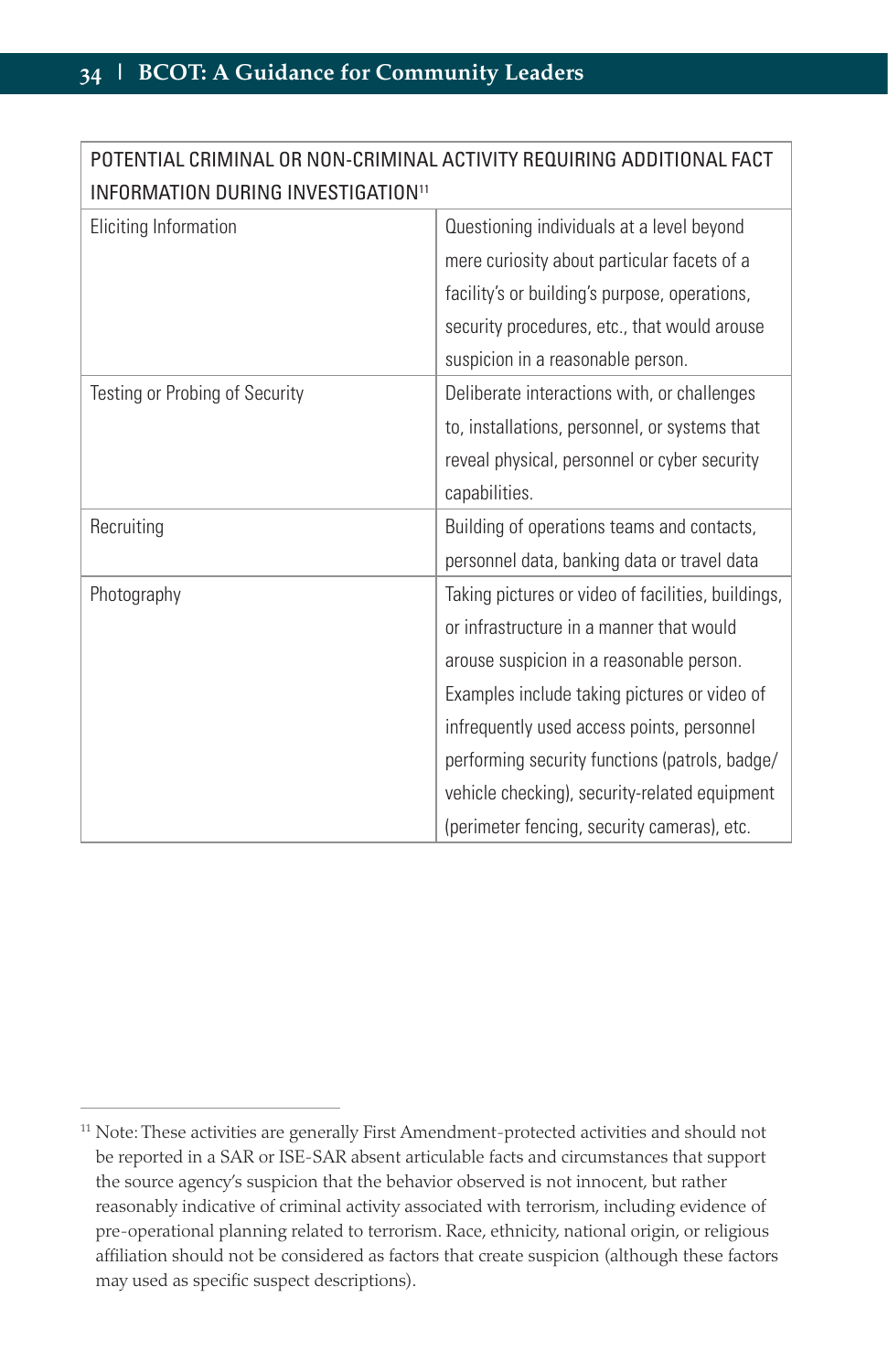## APPENDIX C. Privacy Guidelines

State and major urban area fusion centers serve as focal points within the state and local environment for the receipt, analysis, gathering, and sharing of threat-related information between the federal government and SLTT and private sector partners.

Located in states and major urban areas throughout the country, fusion centers are uniquely situated to empower front-line homeland security and law enforcement partners to understand local implications of national intelligence, thus enabling local officials to better protect their communities.

## **MILESTONE FOR PRIVACY, CIVIL RIGHTS, AND CIVIL LIBERTIES**

Both fusion center directors and the federal government have identified the protection of privacy, civil rights, and civil liberties as a key priority and an important enabling capability to ensure that fusion centers protect the legal rights of Americans while supporting homeland security efforts. It is critical that fusion center personnel not only receive training to understand the need to protect privacy, civil rights, and civil liberties, but also have a policy in place clearly outlining how this will be achieved.

To help with these efforts, the DHS Privacy Office, working in collaboration with the DHS Office of Intelligence and Analysis (I&A), DHS Office of Civil Rights and Civil Liberties, DOJ Privacy Office, and the Program Manager of the Information Sharing Environment, began an independent review in November 2009 of fusion center privacy policies. Today, all fusion centers have successfully completed this important step and received letters from the DHS Chief Privacy Officer stating that these policies have been determined to be at least as comprehensive as the Information Sharing Environment (ISE) Privacy Guidelines.

The completion of these privacy policies by all fusion centers is a milestone to support the sharing of terrorism and other homeland security information between the federal government and fusion centers during situations involving timesensitive and emerging threats.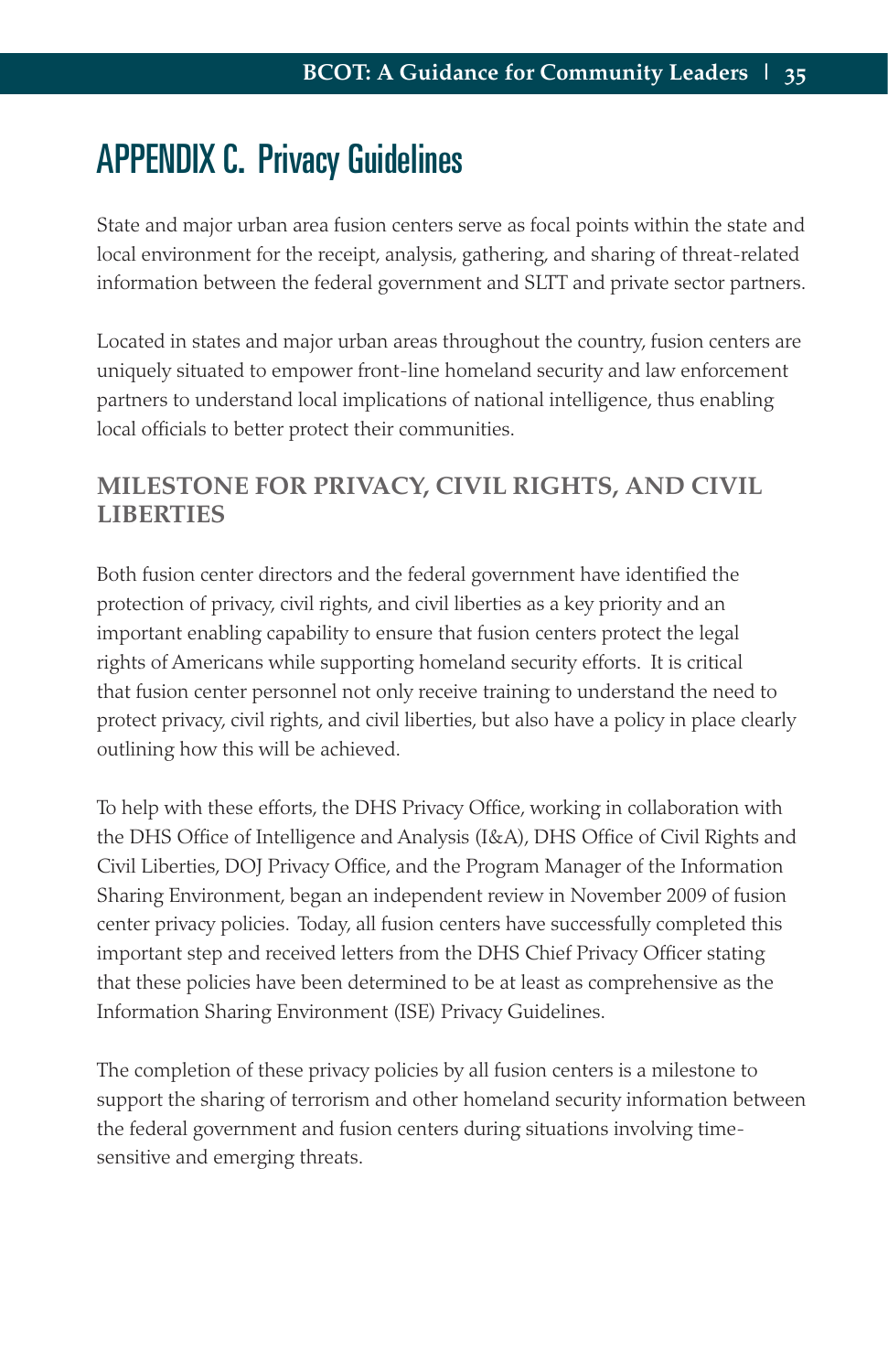## **PROTECTING PRIVACY WHILE SHARING INFORMATION**

Established by the *Intelligence Reform* and *Terrorism Prevention Act of 2004*, the ISE provides analysts, operators, and investigators with integrated and synthesized terrorism, weapons of mass destruction, and homeland security information needed to enhance national security and help keep our nation safe.

The law required the President to issue guidelines to protect privacy and civil liberties. From this, the *ISE Privacy Guidelines* were established to help ensure that ISE sharing partners sufficiently protect Americans' privacy and civil liberties while sharing important terrorism and homeland security information.

These guidelines require that ISE participants—such as the National Network of Fusion Centers—have a written privacy protection policy that is "at least as comprehensive" as the ISE Privacy Guidelines. For example, within each privacy policy, fusion centers must identify a privacy officer and clearly articulate the security measures in place to protect personally identifiable information.

## **NEXT STEPS**

The DHS Privacy Office remains engaged with the fusion centers as they work to implement their privacy policies. In partnership with the DHS Office for Civil Rights and Civil Liberties, I&A, and DOJ, the DHS Privacy Office will continue to provide support to the National Network of Fusion Centers to help ensure that these policies are adhered to, as well as to provide customized privacy, civil liberties, and civil rights training to those working in this arena, including the following:

- 1. DHS intelligence officers assigned to a fusion center.
- 2. State and major urban area fusion center personnel.
- 3. Individuals serving as privacy officers in fusion centers.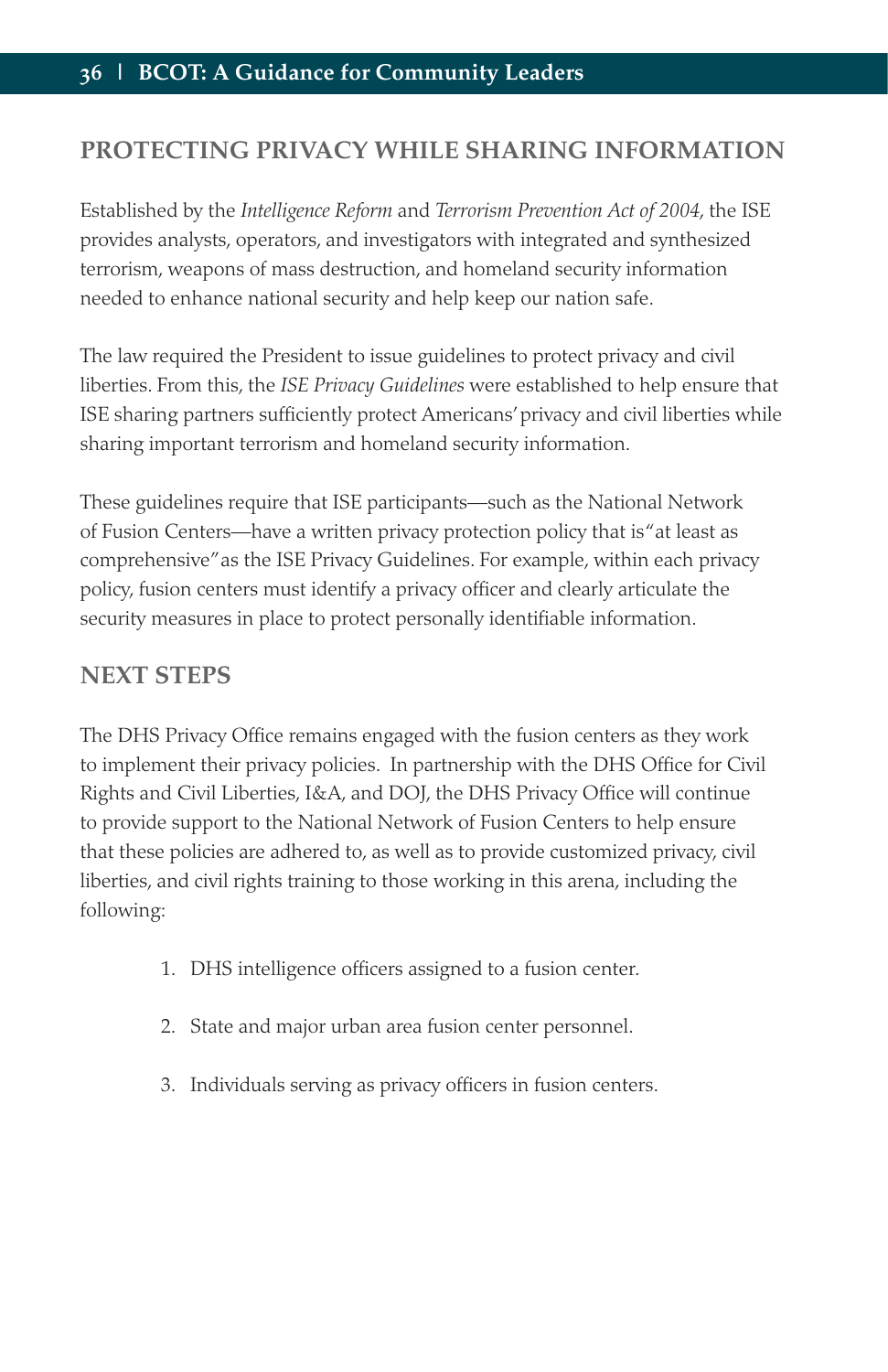## APPENDIX D. Communities' Frequently Asked Questions About NSI and Fusion Centers

## **BUILDING COMMUNITIES OF TRUST**

#### *What is the Building Communities of Trust Initiative?*

The Building Communities of Trust Initiative focuses on developing relationships of trust among law enforcement, fusion centers, and the communities they serve, particularly immigrant and minority communities, to address the challenges of crime and terrorism. By fostering relationships, involving the community in the course of privacy policy development and implementation, and building on the lessons of community policing, law enforcement agencies are able to learn more about the community, making it possible for officers and analysts to distinguish between innocent behaviors and behaviors that could indicate criminal activity. The Building Communities of Trust Initiative is an effort to reach out to various cities around the country to help clear up misunderstandings about law enforcement and community roles and also to give communities a chance to express their thoughts and concerns. This initiative included a series of facilitated sessions that convened privacy, civil rights and civil liberties groups, community leaders, and law enforcement officials for an intensive dialogue focused on developing understanding and trust.

## *What is the role of the U.S. Attorneys in working with their districts to help protect communities from violent crimes and terrorism?*

U.S. Attorneys offices are the lead federal law enforcement representative with the mission of supporting engagement with communities. They are available to discuss issues such as civil rights, counterterrorism security measures, international events, foreign policy, and other community concerns; raise awareness about the threat of violent extremism; and also facilitate partnerships to help identify and prevent radicalization to violence. The types of communities involved in engagement differ depending on jurisdictions across the country. U. S. Attorneys, in consultation with local and Federal partners, are best positioned to make local determinations on how best to engage community leaders.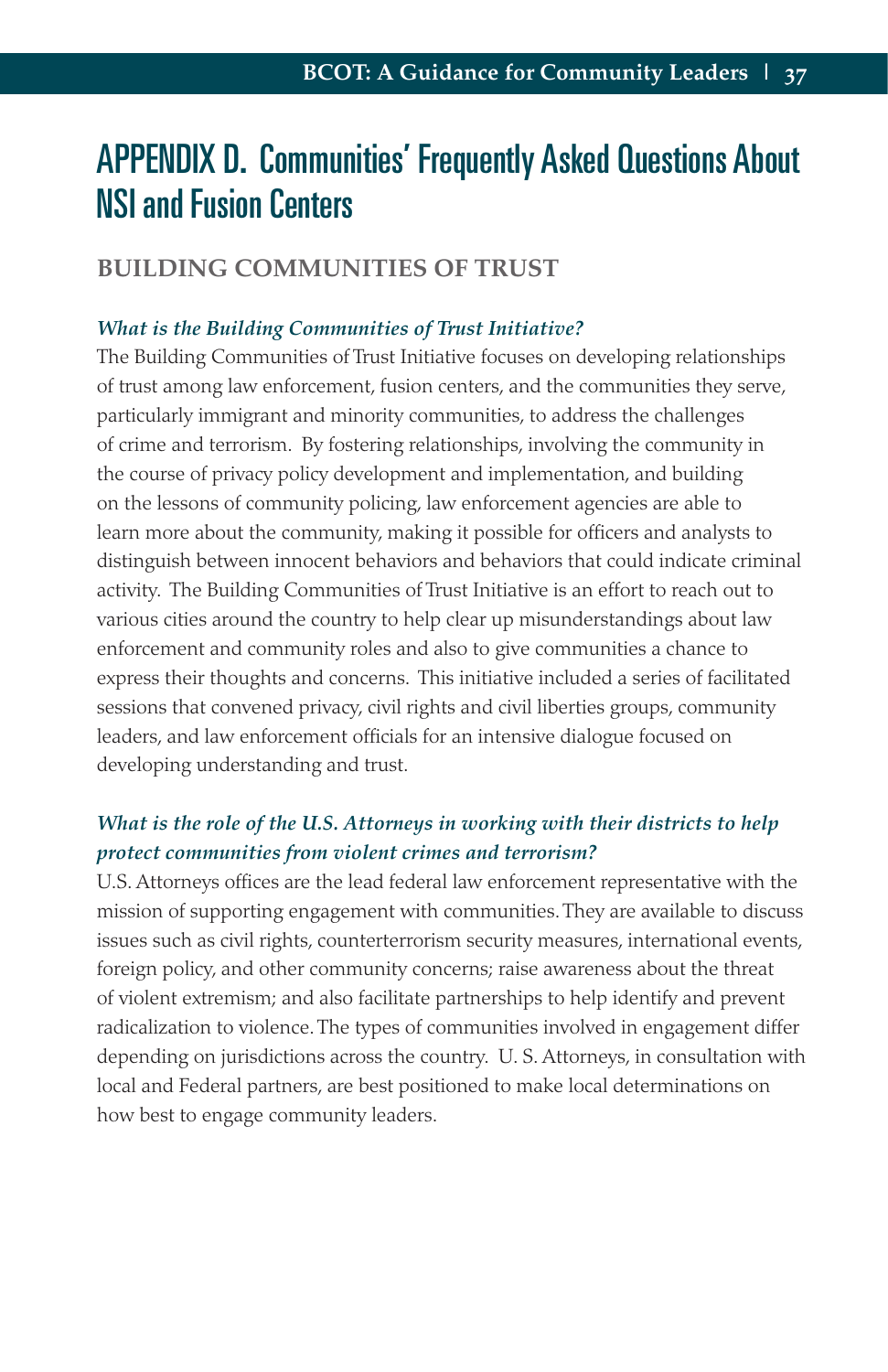## **SUSPICIOUS ACTIVITY REPORTING**

#### *What is the Nationwide Suspicious Activity Reporting (SAR) Initiative (NSI)?*

The Nationwide Suspicious Activity Reporting (SAR) Initiative (NSI) is an effort to establish a standardized nationwide capacity for gathering, documenting, processing, analyzing, storing, and sharing terrorism-related suspicious activity reports in a manner that rigorously protects the privacy, civil rights, and civil liberties of all Americans.12

#### *What is a suspicious activity report?*

A suspicious activity report is official documentation of observed behavior which reasonably indicates preoperational planning related to terrorism or other criminal activity.

#### *What are the suspicious activities that should be reported?*

Examples of activity to be reported include, but are not limited to, surveillance, photography of facilities, site breach or physical intrusion, cyberattacks, possible testing of security or security response, indications of unusual public health sector activity, unauthorized attempts to obtain precursor chemicals or toxic materials, or other unusual behavior or incidents. Further details can be found in the ISE-SAR Criteria Guidance in Appendix B.

#### *How does a person report a suspicious activity?*

If a person observes a crime in progress or other emergency activity, he or she should call 9-1-1. There are numerous other ways to report suspicious activity, which is not an emergency by nature, and these vary by jurisdiction. Other methods include tip lines and Web sites, as well as something as informal as contacting a trusted law enforcement partner. Community members are encouraged to contact their local law enforcement agencies to find out the ways to report in their communities.

#### *Where does a report of suspicious activity go when it is reported?*

The information is reviewed within a local or federal agency by trained analysts for linkages to other suspicious or criminal activity. Although there is always some level of local review, the degree varies from agency to agency. Smaller agencies

 $12$  For detailed information about the Nationwide Suspicious Activity Reporting Initiative, see http://nsi.ncirc.gov/.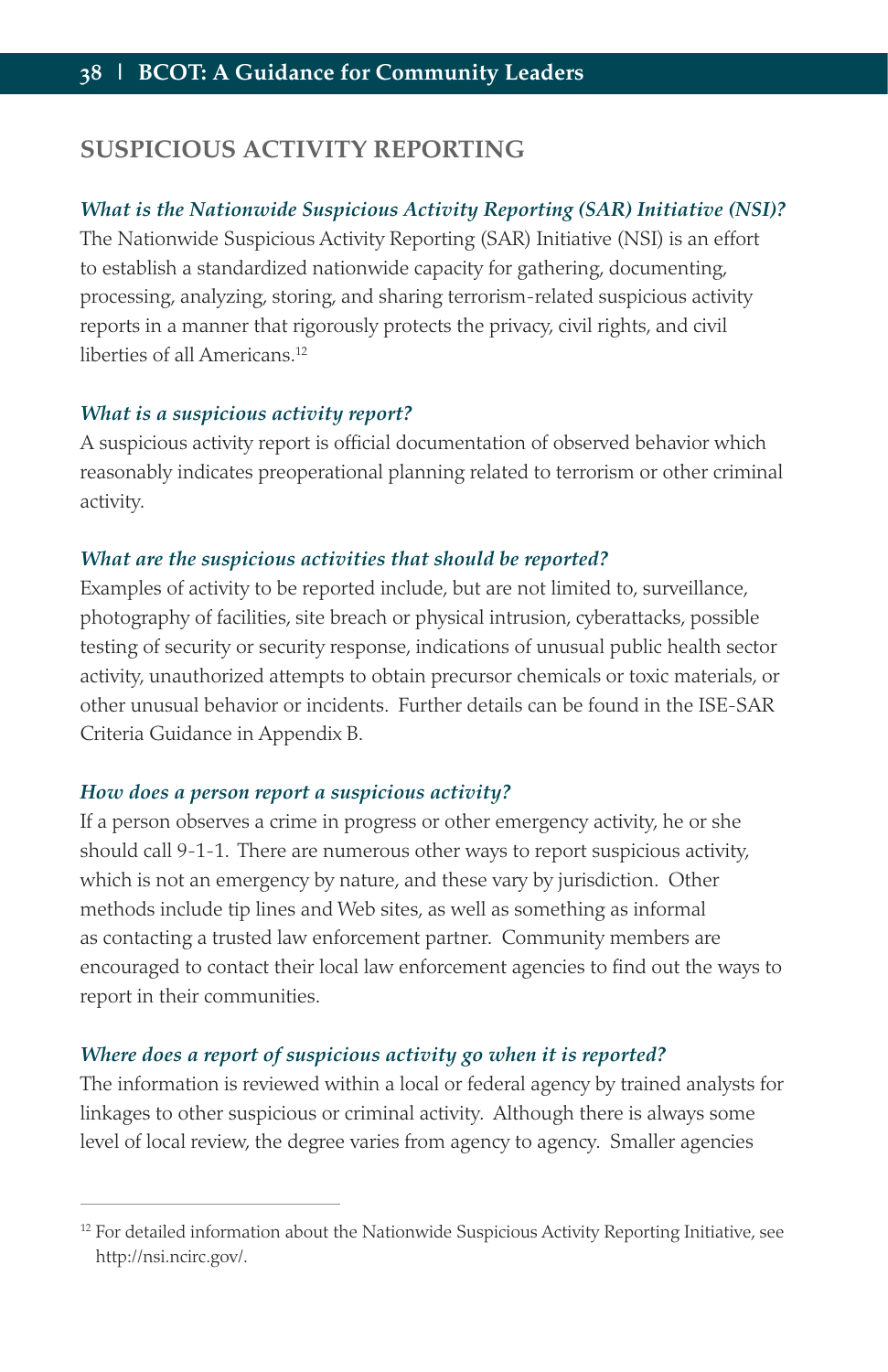may forward most SARs directly to the relevant state or major urban area fusion center or a Joint Terrorism Task Force (JTTF) with minimal local processing. Larger cities, on the other hand, may have trained counterterrorism experts on staff that apply a more rigorous, analytic review of the initial reports and filter out those that can be determined not to have a potential terrorism nexus.

After appropriate local processing, agencies make SAR information available to the relevant state or major urban area fusion center. Depending on the nature of the activity, the information could cross the threshold of "suspicious" and move immediately into law enforcement operations channels for follow-on action against the identified terrorist activity. In those cases where the local agency can determine that an activity has a direct connection to criminal activity associated with terrorism, it will provide the information directly to the responsible JTTF for use as the basis for an assessment or investigation of a terrorism-related crime as appropriate.

The fusion center or federal agency enters the SAR into its local information system and then performs an additional analytic review to establish or discount a potential terrorism nexus. Based on this review, the officer or analyst determines whether the information has a potential nexus to terrorism. If the officer or analyst cannot make this explicit determination, the report will not be accessible by other authorized law enforcement or homeland security personnel, although it may be retained in local fusion center or federal agency files in accordance with established retention policies.

Once the determination of a potential terrorism nexus is made, the suspicious activity report is stored where it can be accessed by authorized law enforcement and homeland security personnel in the state or major urban area fusion center's area of responsibility. Although the information is accessible by other appropriate law enforcement and homeland security personnel, it remains under the control of the submitting organization.

Once these suspicious activity reports are accessible, they can be used to support a range of counterterrorism analytic and operational activities. This step involves the actions necessary to integrate this information into existing counterterrorism analytic and operational processes, including efforts to "connect the dots," identify information gaps, and develop formal analytic products.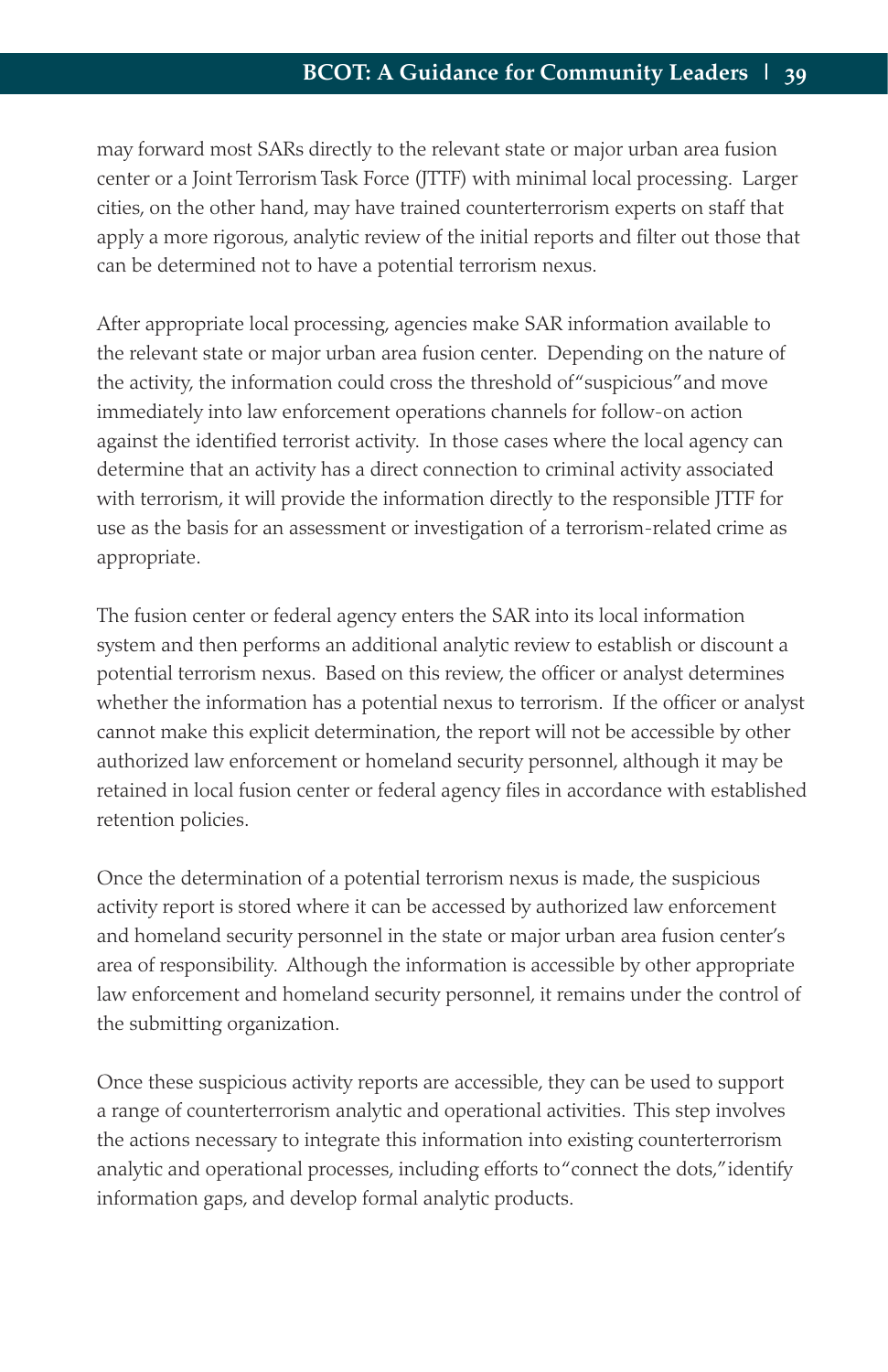## *What happens to reports where an activity or a person is deemed not to be suspicious or is added maliciously to the SAR database?*

Operational feedback on the status of suspicious activity reports is an essential element of an effective NSI process with important implications for privacy and civil liberties. The process supports notification of all participants when further evidence determines that a suspicious activity report was designated incorrectly so that the original information does not continue to be used as the basis for analysis or action.

## *What type of training do law enforcement agencies receive to implement the NSI?*

There are currently three levels of training for agencies participating in the NSI.<sup>13</sup>

**Executive Briefings—**Law enforcement executives play a vital role in ensuring that the SAR process is not only successfully implemented but effectively supported. The SAR Executive Briefings focus on executive leadership, policy development, privacy and civil liberties protections, agency training, and community outreach. Fusion centers, law enforcement professional associations, and additional entities conduct these types of briefings in a variety of venues.

**Analytic Training—**Ensuring that suspicious activity reports are properly reviewed and vetted is critical to promoting the integrity of information submitted; protecting citizens' privacy, civil rights, and civil liberties; and successfully implementing the SAR process. The SAR Analytic Role Training focuses on the evaluation of SAR to identify behaviors that may be associated with pre-incident terrorism planning and the process for sharing terrorism-related SAR nationwide. Through this curriculum, analysts and investigators are trained to recognize terrorism-related pre-incident indicators and to validate—based on a combination of knowledge, experience, and available information—whether the behavior has a potential nexus to terrorism and meets criteria for submission. The training is delivered in an eight-hour workshop format.

**Line Officer Training—**Front-line law enforcement personnel are trained to recognize behavior and incidents that may indicate criminal activity associated with terrorism. Their routine duties position them to observe and report suspicious behaviors or activities. The SAR Line Officer Training, which can be taken online, focuses on the critical role line officers have in the effective implementation of the SAR process by identifying and documenting suspicious activity.

<sup>13</sup> http://nsi.ncirc.gov/training.aspx.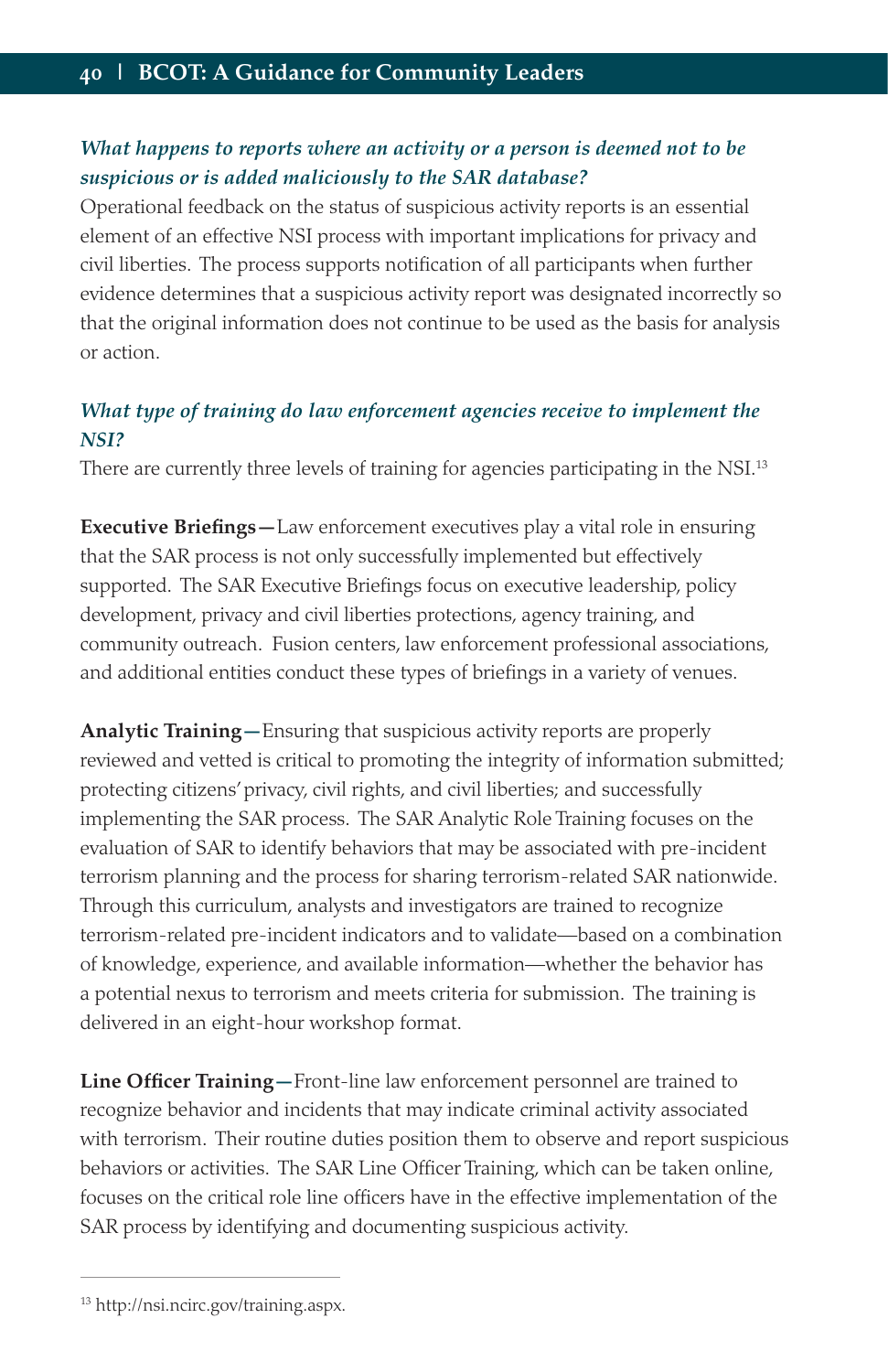## *Our problem is violence, guns, gangs, and drugs. How does the NSI help us to address those issues?*

While the NSI is focused on behaviors that may indicate terrorist activity, relationships developed by law enforcement and the community through the BCOT initiative can affect other information sharing efforts between law enforcement and the community. Additionally, information provided may not have a connection to terrorism but may have a connection to other crime in the community. Fusion centers help ensure that information received regarding other crimes is first analyzed (if appropriate), and then referred to the responsible local law enforcement agency.

#### *What is the redress procedure if someone's name is wrongly included in a SAR?*

Law enforcement agencies and fusion centers have redress procedures, which vary from jurisdiction to jurisdiction. If a person feels that his or her privacy, civil rights, or civil liberties were violated, he or she should contact the local law enforcement agency or fusion center.

## *How can this process be implemented in a manner which respects community values?*

Privacy policies are customized by each fusion center in accordance with local and state laws. Fusion centers and local law enforcement agencies are also encouraged to involve the community in the development of privacy policies that reflect the community's values.

### *Is information about juveniles treated differently than information about adults?*

The NSI focuses on behaviors, not on individuals, and does not distinguish between adults and minors.

## **STATE AND MAJOR URBAN AREA FUSION CENTERS**

#### *What is a fusion center?*

State and major urban area fusion centers serve as focal points within states and local environment for the receipt, analysis, gathering, and dissemination of threat-related information among the federal government, state, local, tribal, territorial, and private sector partners. Fusion centers facilitate information sharing while assisting law enforcement and homeland security partners in preventing, protecting against, and responding to crime and terrorism.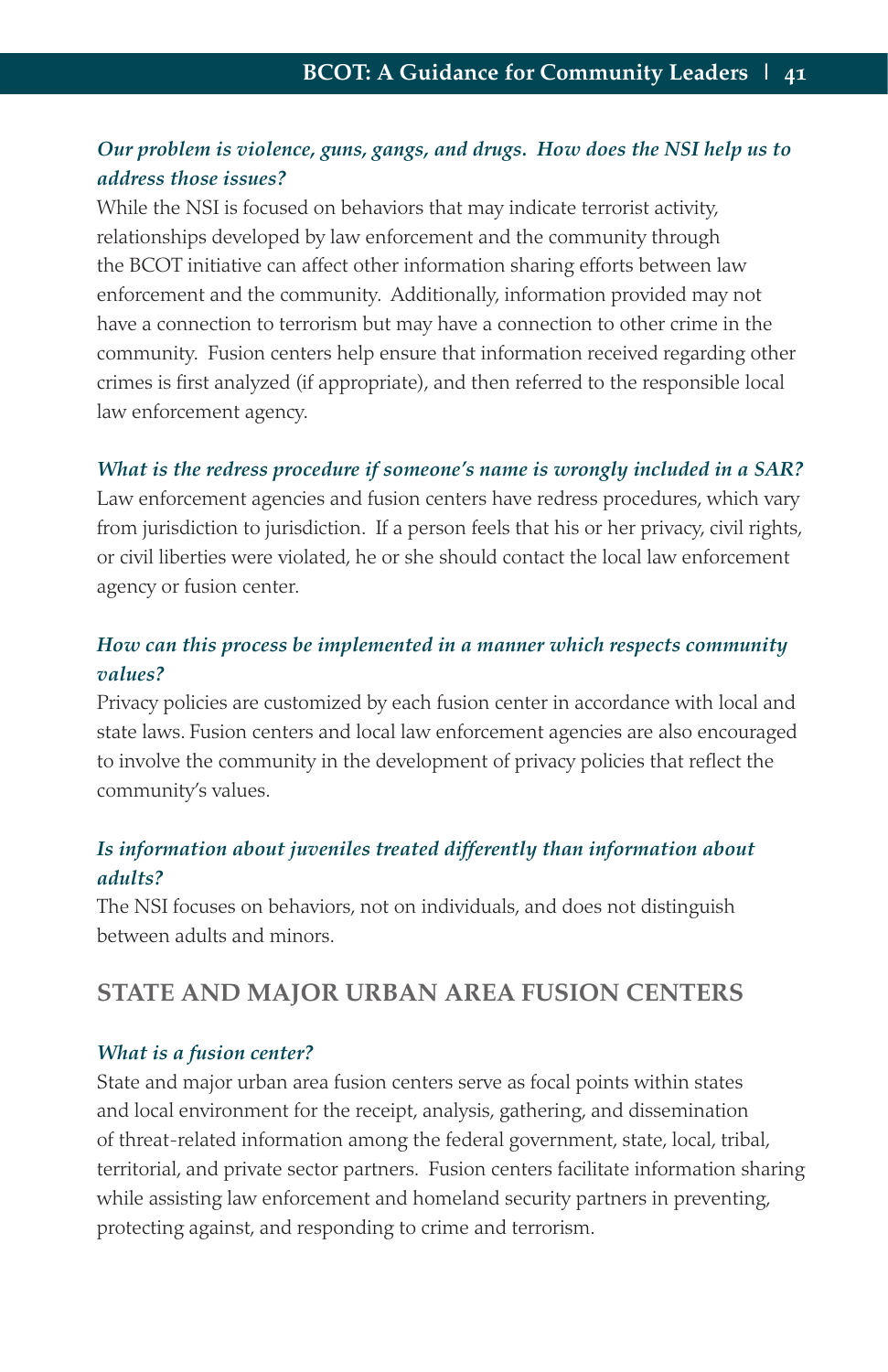#### *What is the role of a fusion center in the NSI process?*

Fusion centers play an integral role in the NSI process. Trained fusion center analysts review suspicious activity reports to determine whether they have a connection to criminal or terrorist activity. Analysts forward terrorism-related information, which is made accessible to other authorized law enforcement and homeland security personnel. They also forward criminal and terrorism-related information directly to law enforcement agencies, such as gang task forces or Joint Terrorism Task Forces, for investigation. Finally, fusion centers use these suspicious activity reports to develop local products that address the potential threat of crime groups or potential crime or terrorist activities in their areas.

#### *Which agencies are represented at a fusion center?*

There is no one model for fusion center representation. Each fusion center determines the makeup of its center based on local needs and available resources. Fusion centers generally include state, local, tribal, and territorial law enforcement agencies, federal homeland security and law enforcement partners such as the U.S. Department of Homeland Security and the Federal Bureau of Investigation, and other public safety disciplines such as the fire service, as well as private sector partners.

#### *Are there any standards with which fusion centers must comply?*

Yes. The U.S. Department of Justice's Global Justice Information Sharing Initiative's Fusion Center Guidelines provide guidance to ensure that fusion centers are established and operated consistently across the country.<sup>14</sup>

The *Baseline Capabilities for Fusion Centers* are a supplement to the *Fusion Center Guidelines* and identify the capabilities and standards necessary for a fusion center to be considered capable of performing basic functions. By achieving this baseline level of capability, a fusion center will have the necessary structures, processes, and tools in place to support the gathering, processing, analysis, and dissemination of terrorism, homeland security, and law enforcement information. This baseline level of capability will support specific operational capabilities, such as Suspicious Activity Reporting (SAR); alerts, warnings, and notifications; risk assessments; and situational awareness reporting.<sup>15</sup>

<sup>14</sup> U.S. Department of Justice, *Fusion Center Guidelines,* http://it.ojp.gov/documents/fusion\_ center\_guidelines\_law\_enforcement.pdf.

<sup>15</sup> U.S. Department of Justice, *Baseline Capabilities for State and Major Urban Area Fusion Centers*, http://it.ojp.gov/documents/baselinecapabilitiesa.pdf.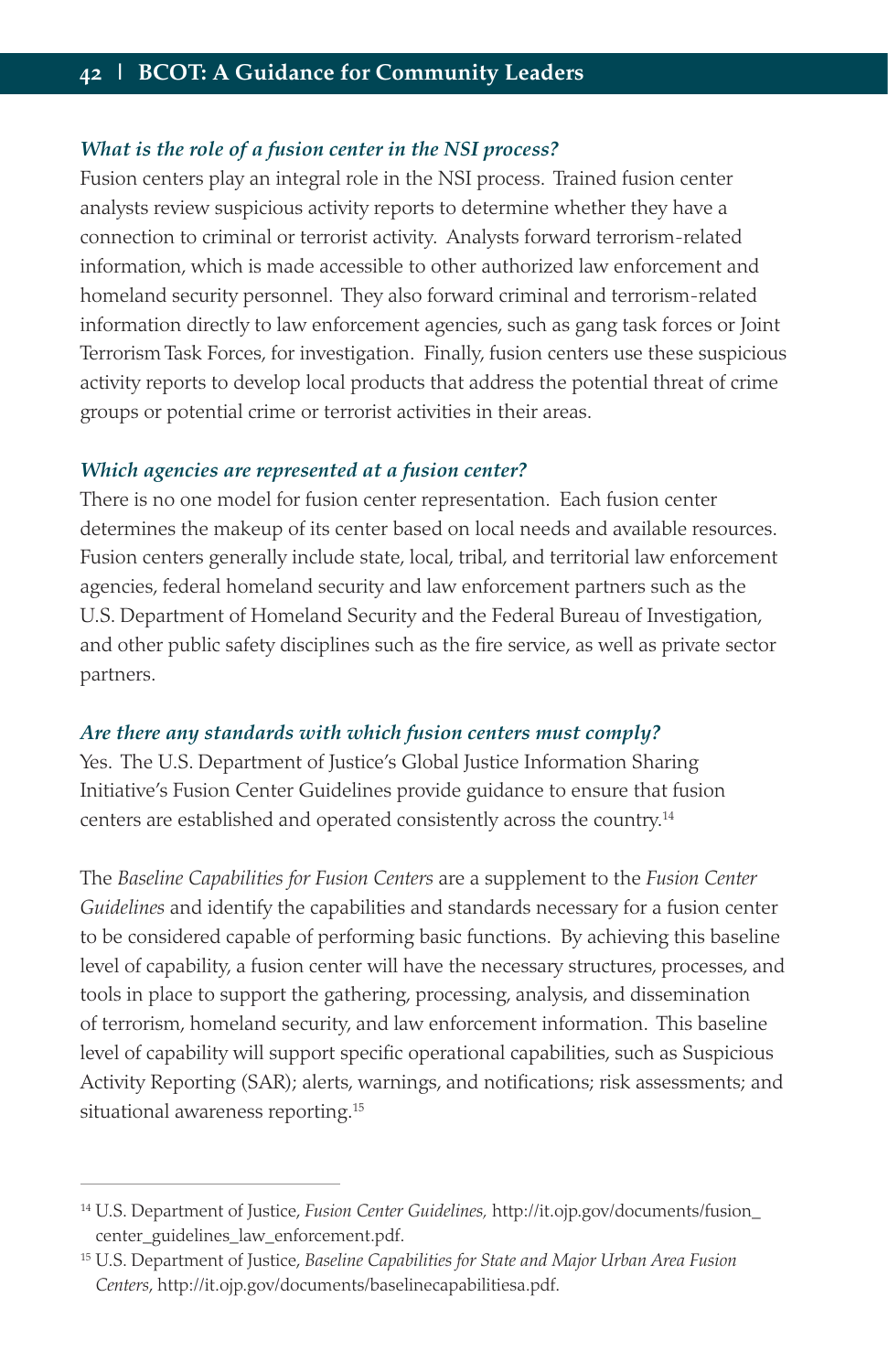## **CIVIL RIGHTS, CIVIL LIBERTIES, AND PRIVACY**

#### *How is privacy protected by a fusion center?*

Each fusion center is required to adopt a privacy, civil rights, and civil liberties policy (privacy policy), a written, published statement that articulates the center's position on how it handles the personally identifiable information and other personal, sensitive information it seeks or receives and uses in the normal course of business. The purpose of a privacy policy is to articulate within the center, to external agencies that access and share information with the center, to other entities, and publicly that the center will adhere to legal requirements and center policy and procedural provisions that enable gathering and sharing of information to occur in a manner that protects constitutional rights, including personal privacy and other civil liberties, and civil rights.

#### *How are law enforcement officers trained on diversity issues?*

Different agencies have their own standards and training protocols regarding cultural diversity. The NSI encourages the community to reach out to its local law enforcement agency to see what is offered in the community.

## *How do we ensure that communications about reporting suspicious activities are culturally sensitive and do not result in racial profiling?*

The NSI focuses on behaviors, not on individuals. The functional standard outlines those behaviors that can serve as the basis for a suspicious activity report. Training reinforces the notion that suspicious activity reports should not be based on religions, race, or any other inappropriate factor.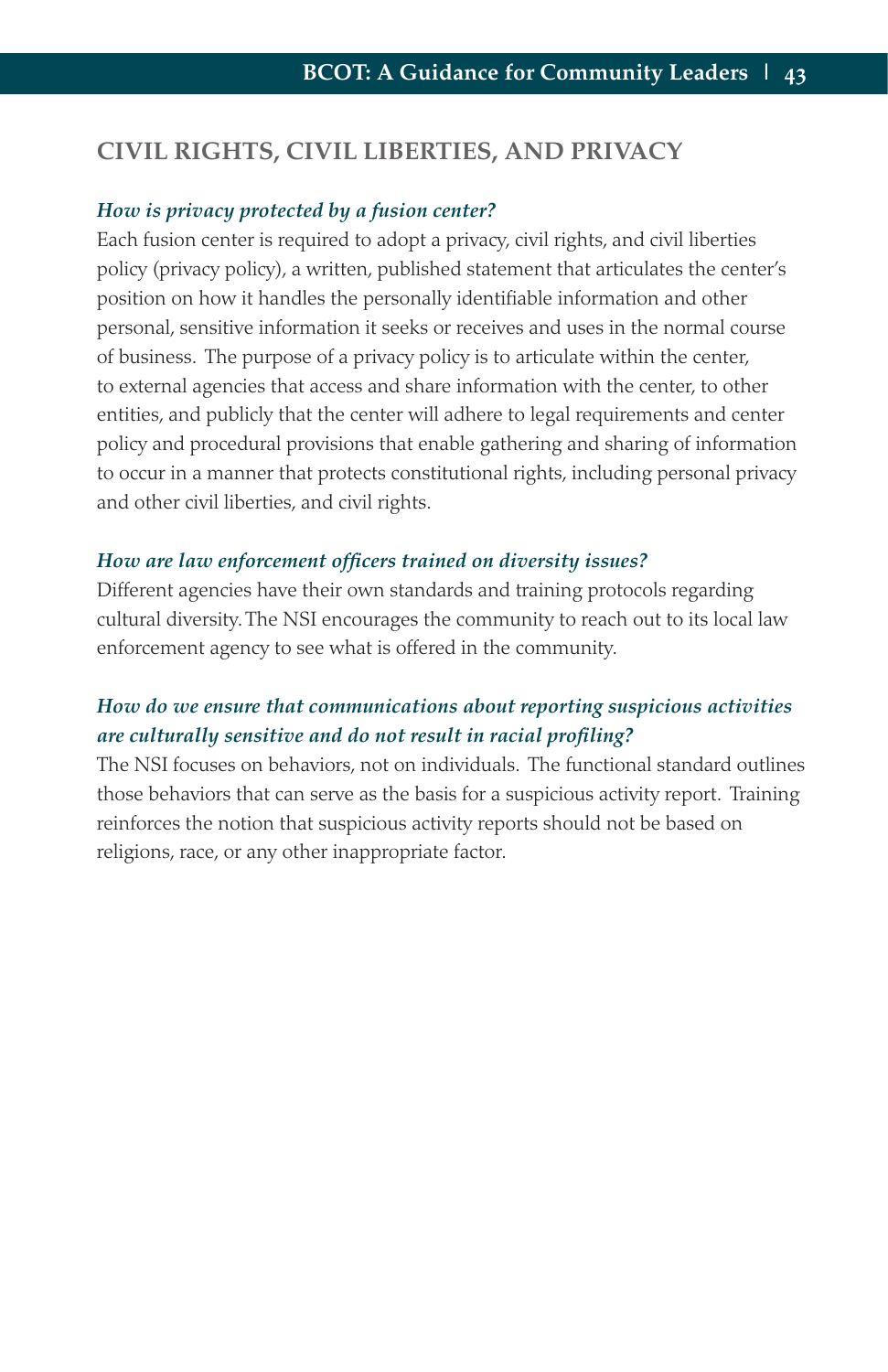# **NOTES**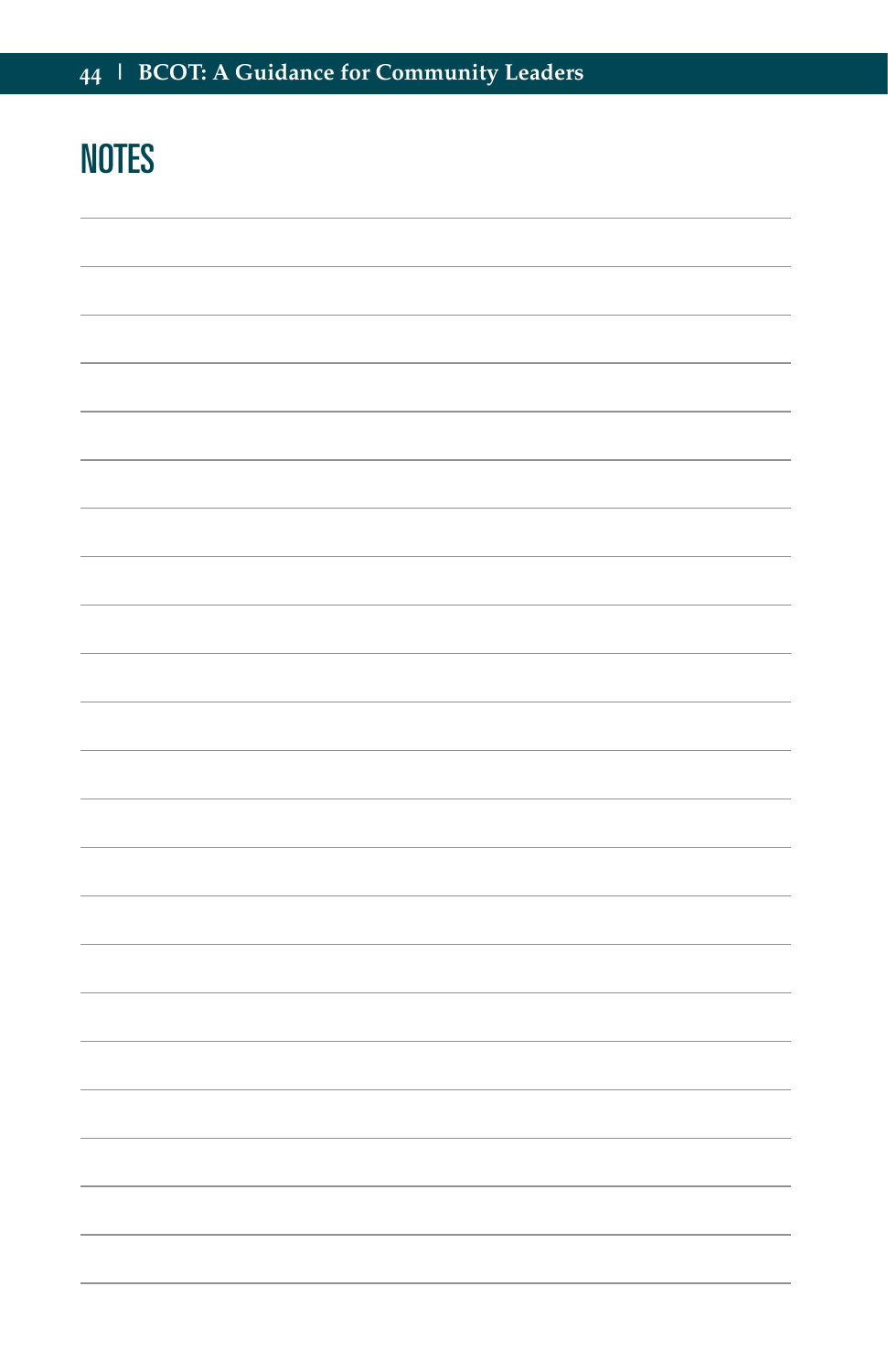# **NOTES**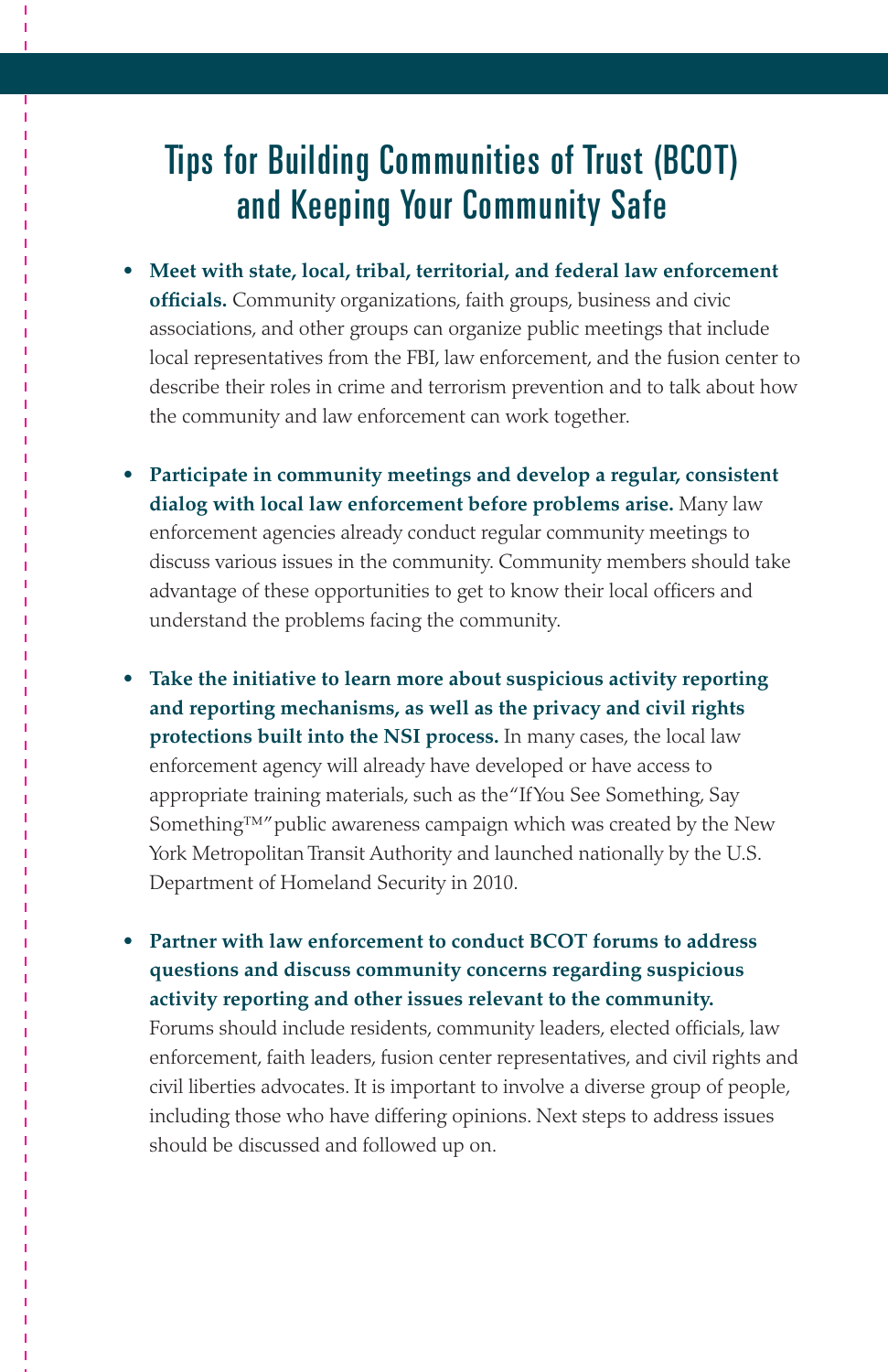- **Share crime prevention and terrorism related information with community members through meetings, presentations, Web sites, community newsletters, and social media.** By sharing your knowledge and concern for public safety with your fellow community members, you can educate them on identifying suspicious activity and help build trust in law enforcement.
- **Host cultural awareness trainings and events.** These events will allow law enforcement and community members to learn more about the various cultures and needs in the community in order to build trust and prevent misunderstandings or biased reports.
- **Participate in law enforcement volunteer programs such as Volunteers in Police Service and Neighborhood Watch/USAonWatch.** Volunteer programs can enable you to be extra eyes and ears in your community and help you provide ongoing support to your local law enforcement agency.